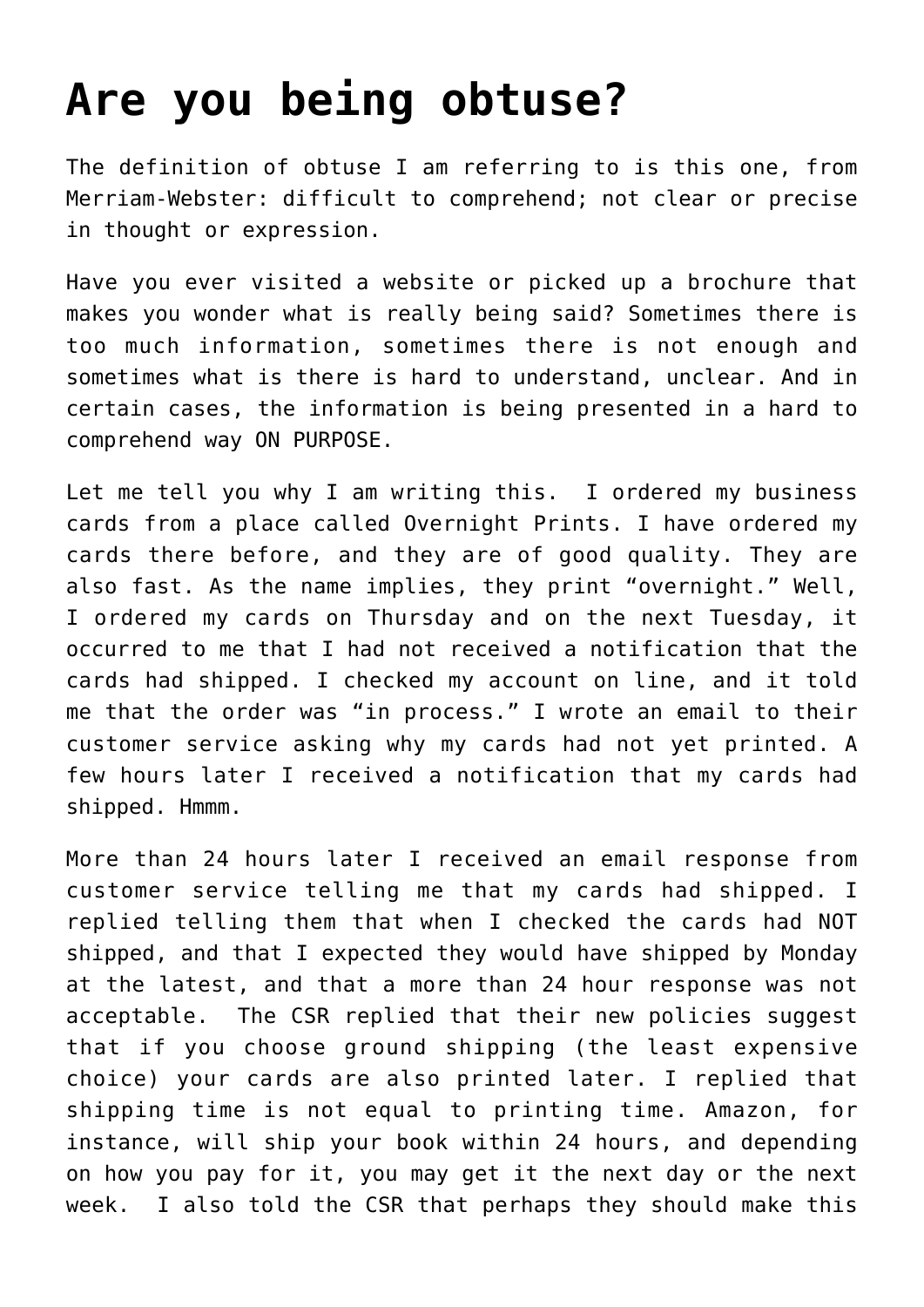little rule of theirs clearer by saying: We expect to print your order on DATE and ship on DATE. Fairly simple and straightforward in my opinion. Well, apparently Overnight Prints is committed to being obtuse. This is the response I got back from them:

Our print and ship time differs by product. Please see charts below for more details. For Business Cards & 4×6 Postcards the print & ship times are as follows: **Shipping Service Your Order Will Ship… Your Order Will Arrive In…** Next Day Air  $\begin{array}{|c|c|}\n\hline\n\text{Next Day Air} & \text{Business Dav}\n\end{array}$ Business Day 2 Business Day 2 Day Air  $\begin{array}{c} \text{The Next} \\ \text{Business Dav} \end{array}$ 3 Business Days 3 Day Select  $\begin{bmatrix} Next \quad Busines \end{bmatrix}$ Day 4 Business Days Ground w/ Priority Printing Next Business Day 4-6 Business Days Ground **Within 3** Business Days 5-7 Business Days

Clearly, if you truly want overnight printing from Overnight Prints you need to pony up more money for SHIPPING. If you pay less money for SHIPPING, your PRINTING will also be delayed.

As a customer, I am irritated. I have ordered from this outfit before and I am still paying a fairly high price for printing as well as a high price for ground shipping. I know the shipping will be slower, but the printing should be the same. If you have changed your policies, it is not clear. Your wording is not clear. And when I point that out to you, you revert to your unclear wording. Why endanger a customer relationship over lack of clarity?